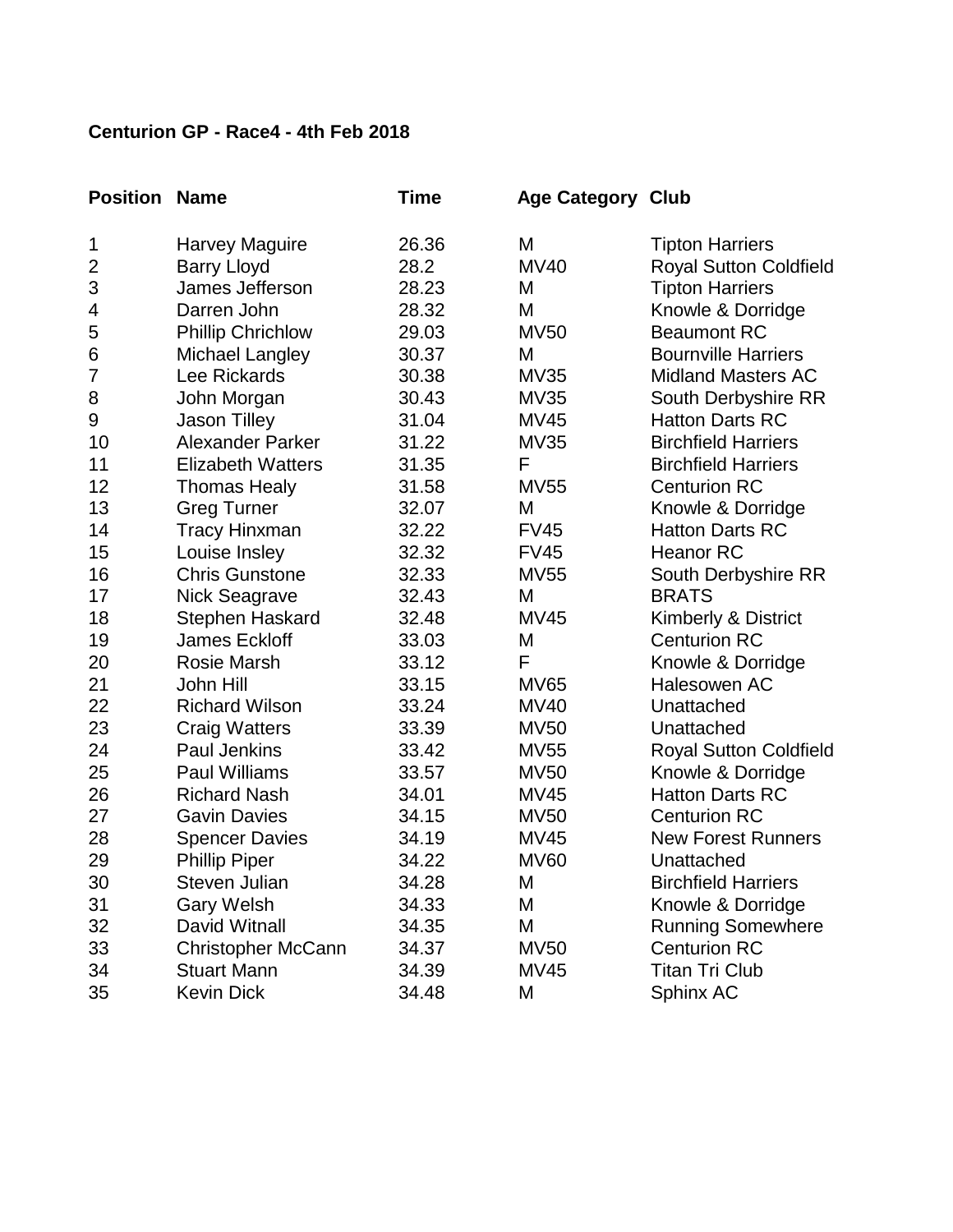| <b>Position</b> | <b>Name</b>             | Time  | <b>Age Category Club</b> |                             |
|-----------------|-------------------------|-------|--------------------------|-----------------------------|
| 36              | Emma Lowe               | 34.49 | F                        | Knowle & Dorridge           |
| 37              | Peter Barzetovic        | 35.08 | <b>MV55</b>              | <b>Nuneaton Harriers AC</b> |
| 38              | Jennie Lloyd            | 35.13 | <b>FV40</b>              | Unattached                  |
| 39              | <b>Steve Armstrong</b>  | 35.2  | <b>MV60</b>              | Knowle & Dorridge           |
| 40              | <b>Thomas Lloyd</b>     | 35.24 | MJ21                     | Royal Sutton Coldfield      |
| 41              | <b>Barry Allen</b>      | 35.28 | MV40                     | Sphinx AC                   |
| 42              | Neil Lloyd              | 35.4  | <b>MV40</b>              | <b>Birchfield Harriers</b>  |
| 43              | Rachel Degg             | 35.43 | <b>FV40</b>              | <b>Midland Masters AC</b>   |
| 44              | <b>Steven Bailey</b>    | 35.43 | MV40                     | <b>Midland Masters AC</b>   |
| 45              | Martin Judge            | 36.1  | <b>MV60</b>              | <b>Massey Ferguson RC</b>   |
| 46              | Stephen McCann          | 36.22 | MV45                     | <b>Birchfield Harriers</b>  |
| 47              | John Minihan            | 36.23 | <b>MV50</b>              | Unattached                  |
| 48              | Anthony O'Brien         | 36.27 | <b>MV55</b>              | Sphinx AC                   |
| 49              | <b>Kathrn Salt</b>      | 36.33 | F                        | <b>Birchfield Harriers</b>  |
| 50              | Nicola Ross             | 36.35 | <b>FV40</b>              | <b>Birchfield Harriers</b>  |
| 51              | <b>Tony Haden</b>       | 36.57 | <b>MV50</b>              | <b>Centurion RC</b>         |
| 52              | Rachel Thebridge        | 37.01 | F                        | Royal Sutton Coldfield      |
| 53              | Kevin Ferncombe         | 37.1  | M                        | <b>Centurion RC</b>         |
| 54              | Paul Cooper             | 37.24 | <b>MV45</b>              | <b>Centurion RC</b>         |
| 55              | Amy Burdis              | 37.32 | F                        | Northbrook AC               |
| 56              | <b>Mitch Timms</b>      | 37.36 | <b>MV55</b>              | Sphinx AC                   |
| 57              | Louise Bell             | 37.49 | <b>FV45</b>              | Knowle & Dorridge           |
| 58              | Siobhan Cotter          | 38.03 | <b>FV50</b>              | Knowle & Dorridge           |
| 59              | <b>Andy Matthews</b>    | 38.08 | <b>MV50</b>              | <b>Centurion RC</b>         |
| 60              | <b>Steve Osmond</b>     | 38.1  | <b>MV40</b>              | Unattached                  |
| 61              | Mike Duggan             | 38.22 | <b>MV75</b>              | Knowle & Dorridge           |
| 62              | Elaine Callinan         | 38.33 | <b>FV55</b>              | Knowle & Dorridge           |
| 63              | lan Cooper              | 38.37 | <b>MV40</b>              | <b>Centurion RC</b>         |
| 64              | Roger Simpson           | 38.39 | <b>MV60</b>              | <b>Midland Masters AC</b>   |
| 65              | Jane Hunt               | 38.44 | <b>FV55</b>              | Knowle & Dorridge           |
| 66              | <b>Martin Henderson</b> | 38.48 | Μ                        | <b>Centurion RC</b>         |
| 67              | <b>Robert Sharratt</b>  | 38.5  | <b>MV55</b>              | <b>Burton AC</b>            |
| 68              | <b>Luke Watkins</b>     | 38.55 | M                        | <b>Stratford AC</b>         |
| 69              | Paul Maguire            | 39.04 | M                        | <b>Birchfield Harriers</b>  |
| 70              | <b>Wayne Evans</b>      | 39.15 | <b>MV35</b>              | Unattached                  |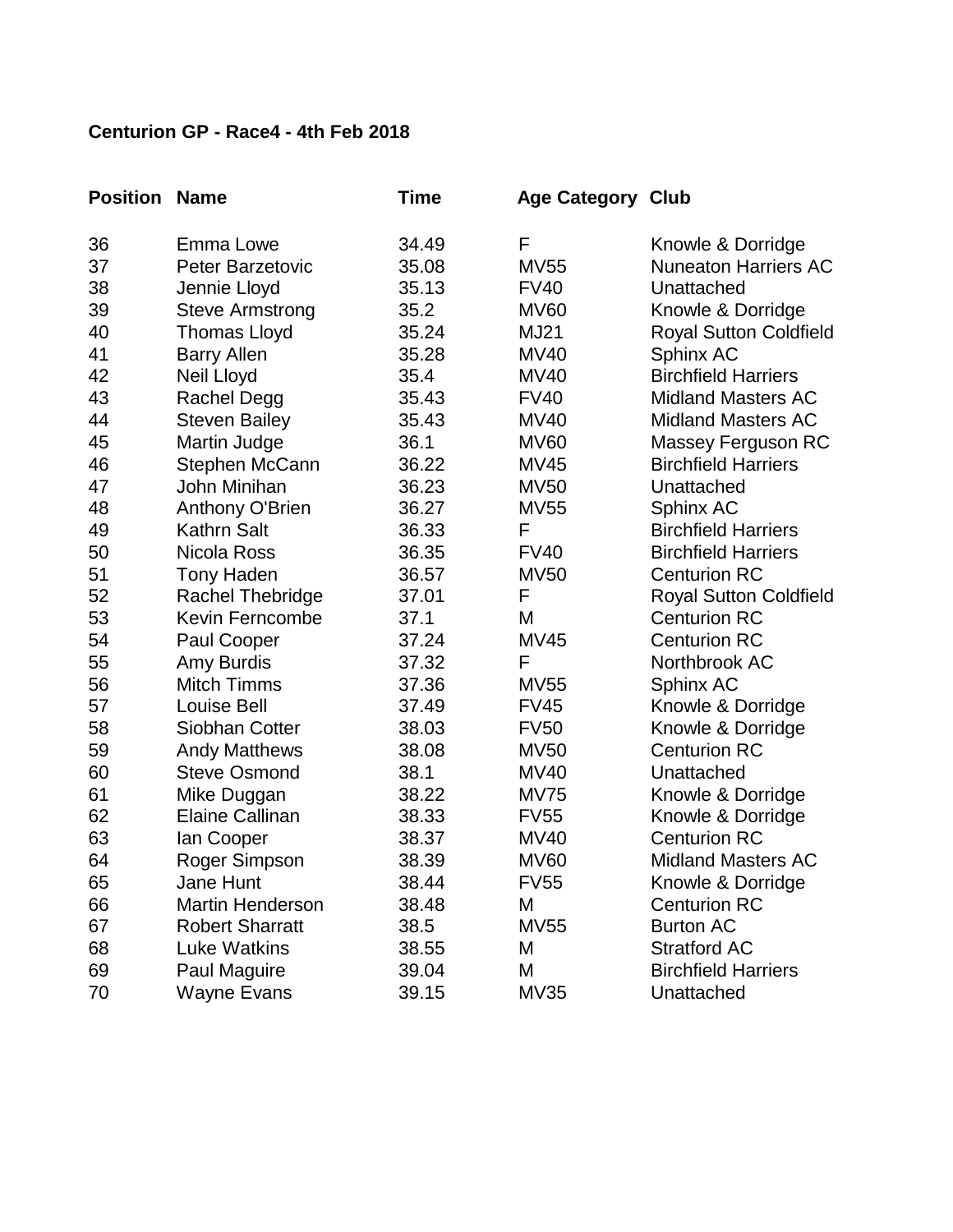| <b>Position Name</b> |                         | <b>Time</b> | <b>Age Category Club</b> |                            |
|----------------------|-------------------------|-------------|--------------------------|----------------------------|
| 71                   | <b>Bernard Blundell</b> | 39.16       | <b>MV45</b>              | Northbrook AC              |
| 72                   | Marilyn Maidment        | 39.21       | <b>FV65</b>              | <b>Centurion RC</b>        |
| 73                   | <b>Nigel Bassnett</b>   | 39.22       | <b>MV50</b>              | Unattached                 |
| 74                   | <b>Kate Marsh</b>       | 39.26       | F                        | Knowle & Dorridge          |
| 75                   | Jeanette Robathan       | 39.33       | <b>FV50</b>              | <b>Centurion RC</b>        |
| 76                   | <b>Karen Cockitt</b>    | 39.39       | F                        | Halesowen AC               |
| 77                   | <b>Tony Mackness</b>    | 39.41       | <b>MV60</b>              | Northbrook AC              |
| 78                   | Helen Bloomer           | 39.44       | <b>FV50</b>              | <b>Birchfield Harriers</b> |
| 79                   | Paul Cozens             | 39.47       | <b>MV55</b>              | Northbrook AC              |
| 80                   | Peter Lawton            | 39.5        | <b>MV60</b>              | <b>Birchfield Harriers</b> |
| 81                   | <b>Louise Mayers</b>    | 39.57       | F                        | Northbrook AC              |
| 82                   | <b>Brett Patten</b>     | 40.2        | M                        | Unattached                 |
| 83                   | Mike Pinnock            | 40.28       | <b>MV50</b>              | <b>Centurion RC</b>        |
| 84                   | Eric Robathan           | 40.3        | <b>MV55</b>              | <b>Centurion RC</b>        |
| 85                   | Adrian Lloyd            | 40.31       | <b>MV65</b>              | <b>Centurion RC</b>        |
| 86                   | <b>Mary Ross</b>        | 40.51       | <b>FV55</b>              | <b>Birchfield Harriers</b> |
| 87                   | Mark Owen               | 40.52       | <b>MV55</b>              | Knowle & Dorridge          |
| 88                   | Jude Mansfield          | 40.59       | <b>FV45</b>              | Knowle & Dorridge          |
| 89                   | <b>Graham Edwards</b>   | 41.04       | <b>MV50</b>              | Knowle & Dorridge          |
| 90                   | <b>Debbie Streets</b>   | 41.12       | <b>FV45</b>              | <b>Kenilworth Runners</b>  |
| 91                   | Karen Timothy           | 41.31       | <b>FV55</b>              | Sphinx AC                  |
| 92                   | Julie Cozens            | 41.35       | <b>FV55</b>              | Northbrook AC              |
| 93                   | <b>Carol Blower</b>     | 41.49       | <b>FV55</b>              | Leamington C & AC          |
| 94                   | Ellie Lloyd             | 42.19       | FJ17                     | Unattached                 |
| 95                   | Lisa Wright             | 42.27       | <b>FV45</b>              | <b>Birchfield Harriers</b> |
| 96                   | James Houghton          | 42.33       | <b>MV55</b>              | <b>Centurion RC</b>        |
| 97                   | George Gaye             | 42.37       | <b>MV55</b>              | Unattached                 |
| 98                   | Nicola Evans            | 42.59       | <b>FV35</b>              | Unattached                 |
| 99                   | Lucy McCann             | 43.06       | <b>FV45</b>              | <b>Centurion RC</b>        |
| 100                  | Jo Arden                | 43.17       | F.                       | Northbrook AC              |
| 101                  | Rachel Allen            | 43.24       | F                        | Sphinx AC                  |
| 102                  | Paul Twose              | 43.26       | <b>MV50</b>              | <b>BRATS</b>               |
| 103                  | <b>Martin Jones</b>     | 43.36       | <b>MV60</b>              | Unattached                 |
| 104                  | Alan Marshall           | 43.59       | <b>MV50</b>              | Knowle & Dorridge          |
| 105                  | <b>Tanya Griffiths</b>  | 44.16       | F                        | <b>Centurion RC</b>        |